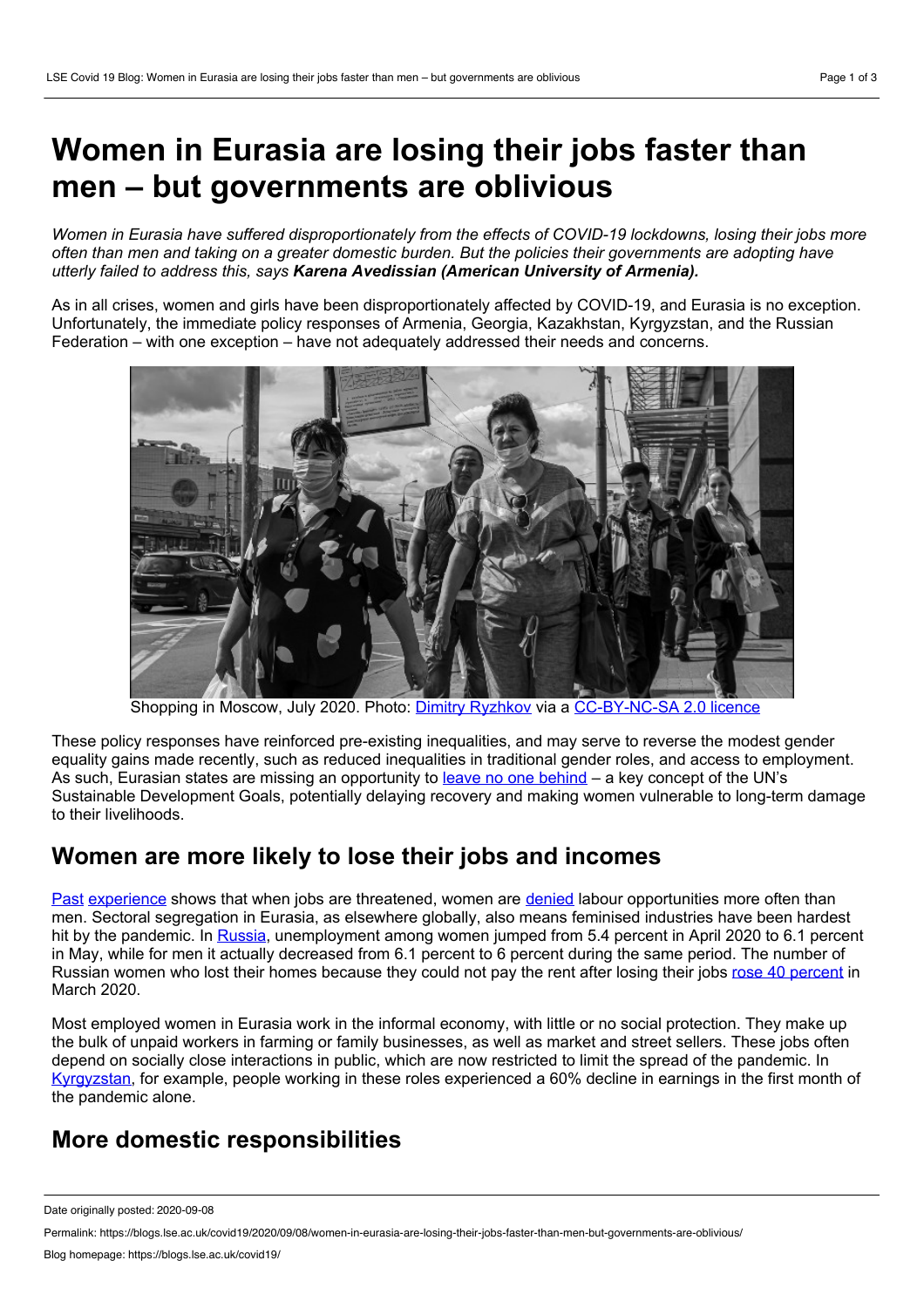The world's formal economies and the daily functioning of families, communities, and the formal economy are built on the foundation of the invisible and unpaid labour of women and girls.

In [Kyrgyzstan](https://eca.unwomen.org/pt/news/stories/2020/6/press-release-gender-assessment-in-kyrgyzstan-reveals-concerning-results) and [Kazakhstan](https://reliefweb.int/report/kazakhstan/united-nations-kazakhstan-covid-19-situation-report-6-26-june-2020), reports show that the burden of unpaid care and domestic work has increased for women in particular since the start of the pandemic. In a survey about how [Georgian](https://georgia.unwomen.org/en/news/stories/2020/06/covid-19-exacerbates-womens-vulnerabilities-and-gender-inequalities-in-georgia) men and women were spending their time during stay-at-home orders, women reported that were engaging in (in descending order of frequency): cooking, housekeeping, management of household chores, childcare, and home schooling. In contrast, men dealt with management of household chores, shopping, leisure, pet care, and playing with children.

### **Gender-based violence**

Stay-at-home orders of varying degrees of stringency were based on the assumption that home is the safest place to be during a pandemic. This does not hold true for the many women and girls living with abusive partners and family members. UN Secretary General António Guterres has called for steps to address a global [upsurge](https://news.un.org/en/story/2020/04/1061052) in domestic violence against women and girls connected to lockdowns.

Even before the pandemic, the [number](https://www.opendemocracy.net/en/heated-debates-around-domestic-violence-in-armenia/) of [women](https://evaw-global-database.unwomen.org/en) in Eurasia [subjected](https://www.hrw.org/ru/news/2019/10/17/334789) to intimate partner violence was high. Emerging data show that since the introduction of lockdowns, reports of violence against women have increased. In [Kazakhstan](https://thediplomat.com/2020/07/under-covid-19-domestic-violence-intensifies-in-kazakhstan/), for example, the number of women contacting women's rights defenders since stay-at-home orders were issued has increased from 10-15 calls per day to 25. In [Armenia](https://www.evnreport.com/raw-unfiltered/domestic-violence-and-the-pandemic-how-the-vulnerable-have-become-more-vulnerable), they have increased by 30 percent. In [Russia,](https://www.equalitynow.org/covid_19_russia_dv) where domestic violence was decriminalised in 2017 and where thousands of women are killed by their husbands every year, the volume of calls to a national domestic violence hotline rose 24 [percent](https://www.rbc.ru/society/22/04/2020/5e9f0a669a79478af08dfa86?from=from_main) in March 2020 compared to February. Combined with the gaps in legislation, inadequate police and legal responses leave women with little or no protection or access to justice.

#### **Policy responses are crafted with men in mind**

The threat COVID-19 poses to healthcare systems is existential, and prompt policy responses to boost the healthcare sector are clearly prudent. However, none of the healthcare policy responses in Eurasia are based on any systematic mapping of women's needs, even as women comprise the backbone of the region's healthcare systems.

Governments in the region have been quick to adopt macroeconomic policies to support the private sector, given collapsing state revenues. However, none of these supports gender-equitable growth, or more and better jobs for women. If women are losing employment at higher rates than men, policies that aim to preserve jobs should *de facto* preserve jobs for women. Furthermore, no Eurasian country has addressed occupational and sectoral segregation, or established mechanisms for women to re-enter the job market.

Social protection schemes for workers and households include unemployment benefits as well as emergency cash transfers for vulnerable groups. None of them address the structural socio-economic inequities that women face. Only one short-term policy response specifically targets women – an Armenian measure providing lump sum cash benefits for pregnant women, married and unmarried. None provide any provision for care or support for survivors of gendered violence.

## **A missed opportunity**

Eurasian countries are missing an opportunity to address structural gendered inequalities for long-term recovery, and are prioritising short-term revenue instead. Other options are available. Multilateral organisations can, for example, support governments to address liquidity problems and allow them to focus on long-term, sustainable reforms. By supporting women specifically, Eurasian governments could make long-term and sustainable changes to their healthcare, private sector, and socio-economic situation.

Date originally posted: 2020-09-08

Permalink: https://blogs.lse.ac.uk/covid19/2020/09/08/women-in-eurasia-are-losing-their-jobs-faster-than-men-but-governments-are-oblivious/